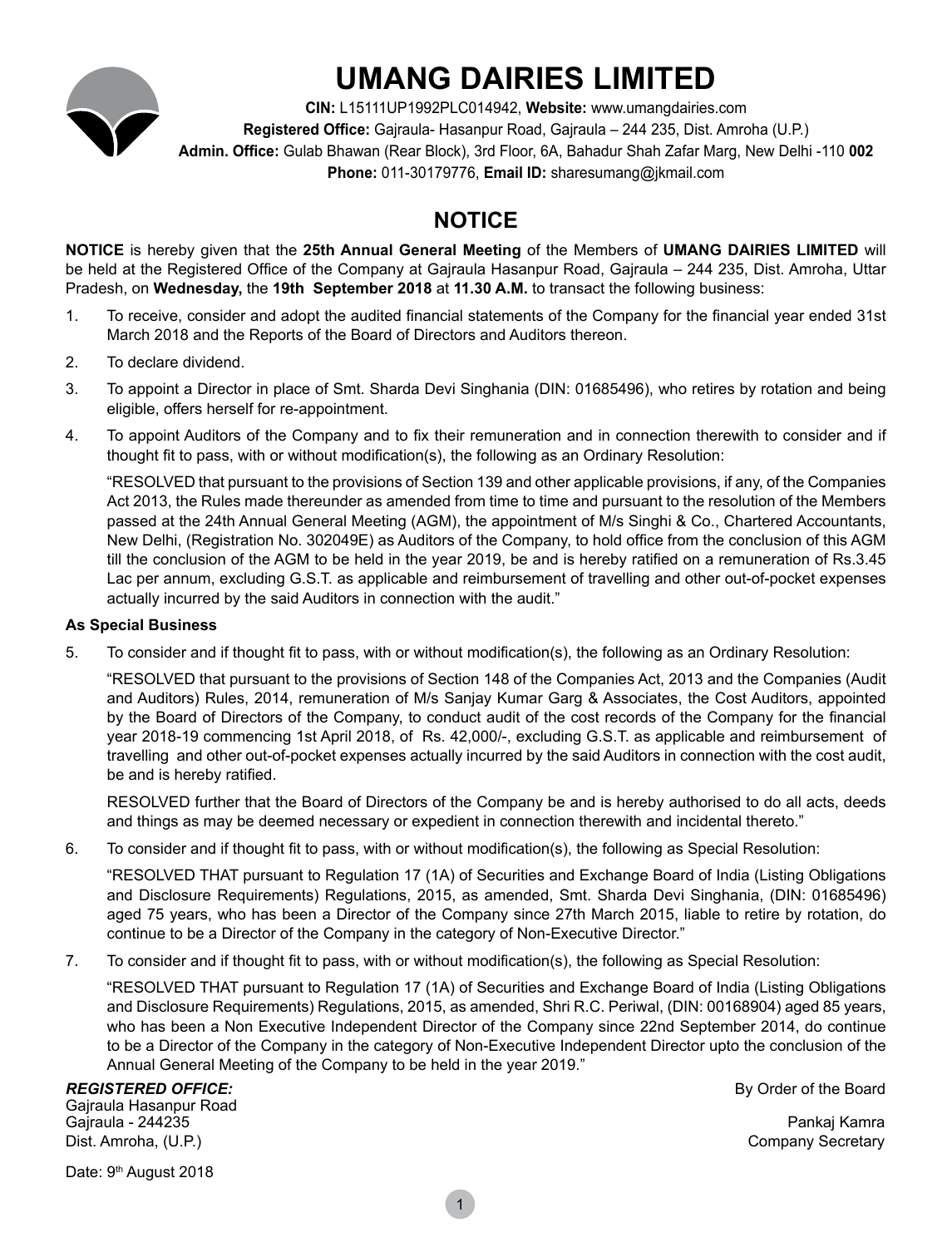## **Notes**:

1. A MEMBER ENTITLED TO ATTEND AND VOTE AT THE MEETING IS ENTITLED TO APPOINT A PROXY TO ATTEND AND ON A POLL TO VOTE INSTEAD OF HIMSELF. SUCH PROXY NEED NOT BE A MEMBER OF THE COMPANY. PROXIES IN ORDER TO BE EFFECTIVE MUST BE RECEIVED AT THE REGISTERED OFFICE OF THE COMPANY NOT LESS THAN 48 HOURS BEFORE THE MEETING.

A PERSON CAN ACT AS PROXY ON BEHALF OF MEMBERS NOT EXCEEDING FIFTY (50) AND HOLDING IN THE AGGREGATE NOT MORE THAN TEN PERCENT OF THE TOTAL SHARE CAPITAL OF THE COMPANY. A MEMBER HOLDING MORE THAN TEN PERCENT OF THE TOTAL SHARE CAPITAL OF THE COMPANY MAY APPOINT A SINGLE PERSON AS PROXY AND SUCH PERSON SHALL NOT ACT AS A PROXY FOR ANY OTHER PERSON OR SHAREHOLDER.

- 2. Statement pursuant to Section 102 of the Companies Act 2013 (Act), setting out the material facts concerning Item Nos. 5, 6 & 7 of the Notice, is annexed hereto.
- 3. Corporate Members intending to send their authorised representatives to attend the Annual General Meeting (AGM) are requested to send a duly certified copy of their Board Resolution authorising their representatives to attend and vote at the AGM.
- 4. Relevant documents referred to in the accompanying Notice and the Statement pursuant to Section 102 of the Act, shall be available for inspection by the members at the Registered Office/Administrative Office of the Company on any working day between 2:00 P.M. to 4:00 P.M. upto and including the date of the AGM and also at the venue of the meeting.
- 5. The Register of Members and the Share Transfer Books of the Company will remain closed from 13th September 2018 to 19th September 2018 (both days inclusive).
- 6. The Dividend for the financial year ended 31st March 2018 of Rs. 0.25/- per Equity Share (5%) on 2,20,03,200 fully paid equity shares of Rs. 5/- each, as recommended by the Board of Directors, if declared at the AGM, will be paid within three weeks of the date of the AGM to those members whose names shall be borne on the Register of Members of the Company on 19th September 2018 or to their mandatees. In respect of shares held by the Members in dematerialised form, the dividend will be paid on the basis of details of beneficial ownership to be received from the Depositories for this purpose.
- 7. In furtherance of the Go Green Initiative of the Government, electronic copy of the Annual Report for 2017-18, the Notice of the 25th AGM of the Company along with Admission Slip and Proxy Form are being sent to all the members whose email addresses are registered with the Company/Depository Participants. Physical copy of the aforesaid documents may be sent on request by any such Member.
- 8. Physical copy of the Annual Report for 2017-18, the Notice of the 25th AGM of the Company along with Admission Slip and Proxy Form are being sent to those members who have not registered their e-mail addresses with the Company/Depository Participants. The Annual Report for 2017-18 and the Notice of the 25th AGM along with Admission Slip and Proxy Form will also be available on the Company's website www.umangdairies.com.
- 9. Members who have not registered their e-mail addresses so far are requested to register their e-mail addresses for receiving all communications including Annual Report, Notices, Circulars, etc. from the Company electronically.
- 10. Appointment of Director:

Brief resume of the Director proposed to be re-appointed (item No. 3 of the Notice) is given hereunder:

Smt. Sharda Devi Singhania (DIN: 01685496) is aged 75 years. She has been involved in various Social & Philanthropic activities. She does not hold any directorships or membership/chairmanship of committees of other public Companies nor hold any Equity Shares of the company.

11. Remote e-Voting procedure

In compliance with the provisions of Section 108 of the Companies Act, 2013 read with relevant rules thereunder and Regulation 44 of the SEBI (Listing Obligations and Disclosure Requirements) Regulations, 2015, the Company is pleased to provide its members, facility to exercise their right to vote at the 25th AGM by electronic voting system from a place other than the venue of the meeting ("remote e-voting") and the businesses may be transacted through remote e-voting services provided by Central Depository Services (India) Limited (CDSL). Remote e-voting is optional. The facility for voting by ballot/polling paper shall also be made available at the AGM and members attending the AGM who have not already cast their vote by remote e-voting shall be able to exercise their right to cast vote at the AGM.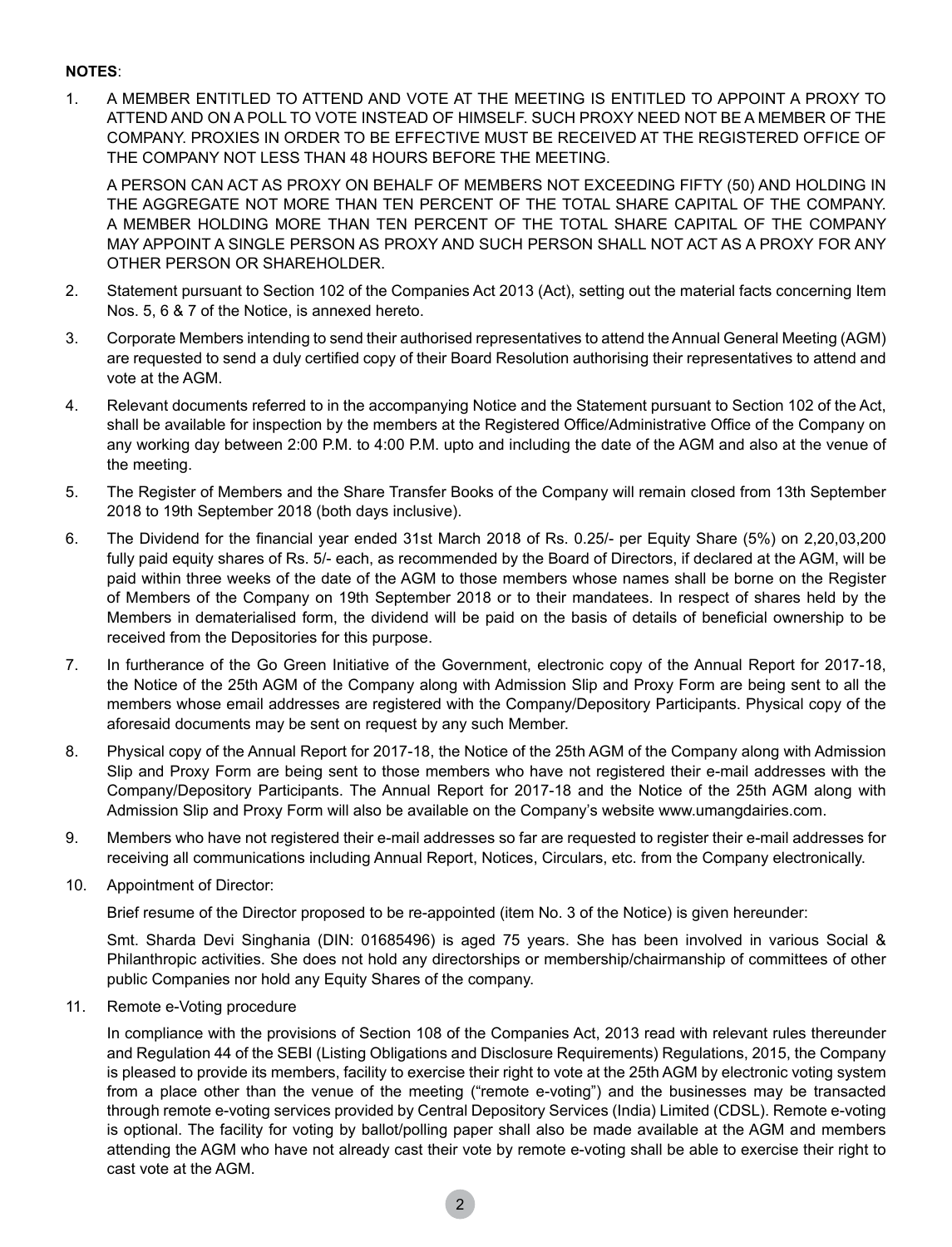The instructions for Members for remote e-voting are as under:

- (i) The voting period begins on 16th September 2018 from 10:00 A.M. and ends on 18th September 2018 at 5:00 P.M. During this period, Shareholders of the Company, holding shares either in physical form or in dematerialized form, as on the cut-off date of 12th September 2018, may cast their vote electronically. The remote e-voting module shall be disabled by CDSL for voting thereafter.
- (ii) Shareholders who have already voted prior to the AGM date may attend the AGM but would not be entitled to vote at the AGM.
- (iii) The Shareholders should log on to the e-voting website www.evotingindia.com
- (iv) Click on 'Shareholders/Members'.
- (v) Now Enter your User ID
	- (a) For CDSL: 16 digits beneficiary ID,
	- (b) For NSDL: 8 Character DP ID followed by 8 Digits Client ID,
	- (c) Members holding shares in Physical Form should enter Folio Number registered with the Company.
- (vi) Next enter the image verification as displayed and Click on Login.
- (vii) If you are holding shares in demat form and had logged on to www.evotingindia.com and voted on an earlier voting of any company, then your existing password is to be used.
- (viii) If you are a first time user follow the steps given below:

| For Members holding shares in Demat Form and Physical Form          |                                                                                                                                                                                                                                                                                                                                                     |  |
|---------------------------------------------------------------------|-----------------------------------------------------------------------------------------------------------------------------------------------------------------------------------------------------------------------------------------------------------------------------------------------------------------------------------------------------|--|
| <b>PAN</b>                                                          | Enter your 10 digit alpha-numeric PAN issued by Income Tax Department (Applicable<br>for both demat shareholders as well as physical shareholders)                                                                                                                                                                                                  |  |
|                                                                     | Members who have not updated their PAN with the Company/Depository<br>Participant are requested to use the first two letters of their name and the 8 digits<br>of the sequence number in the PAN field. Sequence number is printed on sticker<br>pasted on the envelope of this notice.                                                             |  |
|                                                                     | • In case the sequence number is less than 8 digits enter the applicable number<br>of 0's before the number after the first two characters of the name in CAPITAL<br>letters. Eq. If your name is Ramesh Kumar with sequence number 1 then enter<br>RA00000001 in the PAN field.                                                                    |  |
| <b>Dividend</b><br><b>Bank Details</b><br>OR Date of<br>Birth (DOB) | Enter the Dividend Bank Details or Date of Birth (in dd/mm/yyyy format) as recorded in<br>your demat account or in the Company's records in order to login. If both the details are<br>not recorded with the depository or Company please enter the member id / folio number<br>in the Dividend Bank details field as mentioned in instruction (v). |  |

- (ix) After entering these details appropriately, click on "SUBMIT" tab.
- (x) Members holding shares in physical form will then directly reach the Company selection screen. However, Members holding shares in demat form will now reach 'Password Creation' menu wherein they are required to mandatorily enter their login password in the new password field. Kindly note that this password is to be also used by the demat holders for voting for resolutions of any other company on which they are eligible to vote, provided that company opts for e-voting through CDSL platform. It is strongly recommended not to share your password with any other person and take utmost care to keep your password confidential.
- (xi) For Members holding shares in physical form, the details can be used only for remote e-voting on the resolutions contained in this Notice.
- (xii) Click on the EVSN for Umang Dairies Limited.
- (xiii) On the voting page, you will see "RESOLUTION DESCRIPTION" and against the same the option "YES/NO" for voting. Select the option YES or NO as desired. The option YES implies that you assent to the Resolution and option NO implies that you dissent to the Resolution.
- (xiv) Click on the "RESOLUTIONS FILE LINK" if you wish to view the entire Resolution details.
- (xv) After selecting the resolution you have decided to vote on, click on "SUBMIT". A confirmation box will be displayed. If you wish to confirm your vote, click on "OK", else to change your vote, click on "CANCEL" and accordingly modify your vote.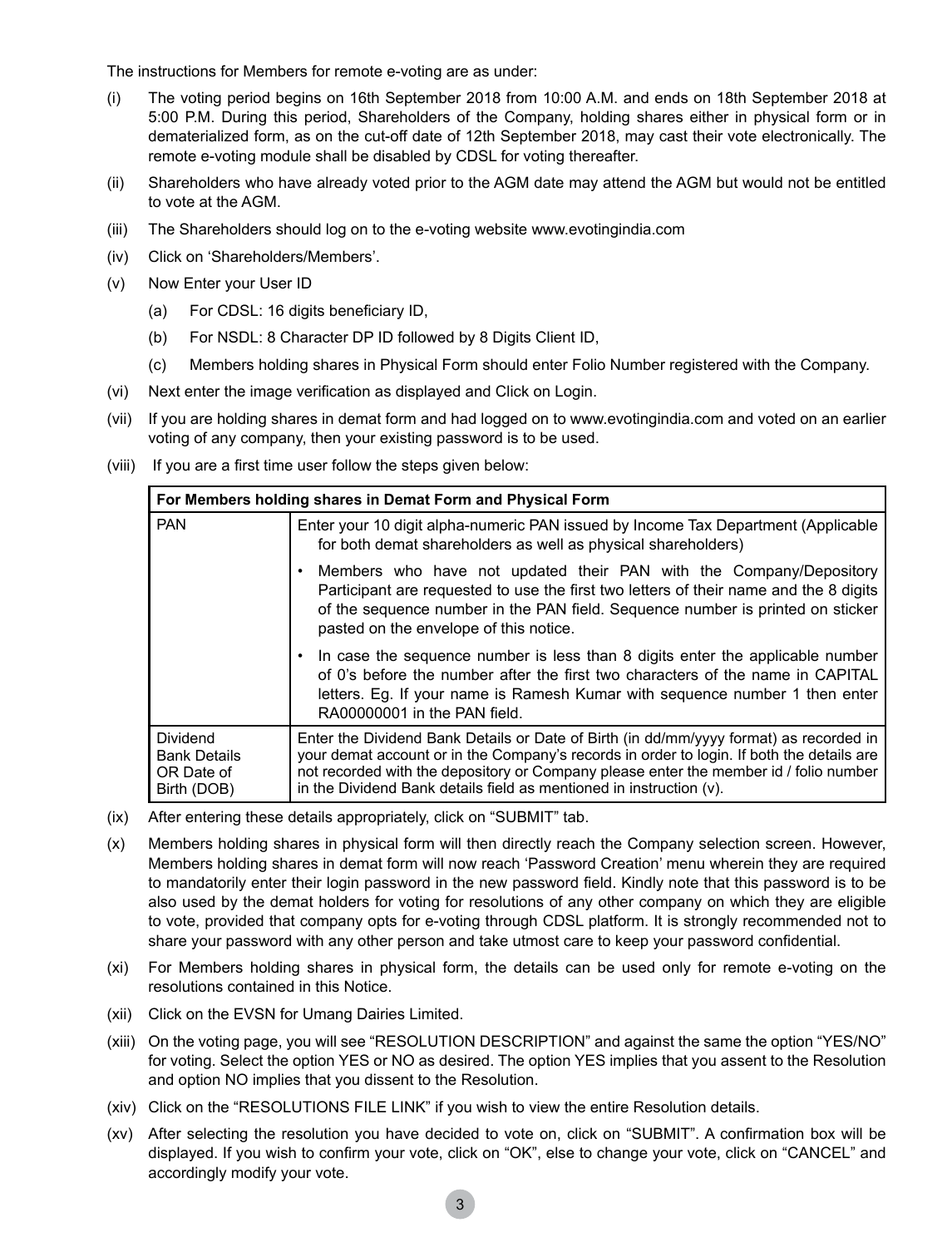- (xvi) Once you "CONFIRM" your vote on the resolution, you will not be allowed to modify your vote.
- (xvii) You can also take out print of the voting done by you by clicking on "Click here to print" option on the Voting page.
- (xviii) If Demat account holder has forgotten the changed login password then enter the User ID and the image verification code and click on Forgot Password & enter the details as prompted by the system.
- (xix) Shareholders can also cast their vote using CDSL's mobile app m-Voting available for android based mobiles. The m-Voting app can be downloaded from Google Play Store. Apple and Windows phone users can download the app from the App Store and the Windows Phone Store respectively. Please follow the instructions as prompted by the mobile app while voting on your mobile.
- (xx) Note for Non Individual Shareholders and Custodians
	- Non-Individual shareholders (i.e. other than Individuals, HUF, NRI etc.) and Custodian are required to log on to www.evotingindia.com and register themselves as Corporates.
	- A scanned copy of the Registration Form bearing the stamp and sign of the entity should be emailed to helpdesk.evoting@cdslindia.com.
	- After receiving the login details a compliance user should be created using the admin login and password. The Compliance user would be able to link the account(s) for which they wish to vote on.
	- The list of accounts should be mailed to helpdesk.evoting@cdslindia.com and on approval of the accounts they would be able to cast their vote.
	- A scanned copy of the Board Resolution and Power of Attorney (POA) which they have issued in favour of the Custodian, if any, should be uploaded in PDF format in the system for the scrutinizer to verify the same.
- (xxi) Any person, who acquires shares of the Company and become Member of the Company after dispatch of the Notice and holding shares as on the cut-off date i.e. 12th September 2018 may follow the same instruction as mentioned above for remote e-voting.
- (xxii) In case you have any queries or issues regarding remote e-voting, you may refer the Frequently Asked Questions ("FAQs") and e-voting manual available at www.evotingindia.com, under help section or write an email to helpdesk.evoting@cdslindia.com. The contact details of official responsible to address grievances connected with remote e-voting are Shri Rakesh Dalvi, Manager, Central Depository Services (India) Limited, A Wing, 25th Floor, Marathon Futurex, Mafatlal Mills Compounds, N M Joshi Marg, Lower Parel (E), Mumbai – 400013; Phone No. 1800225533 or write an email to helpdesk.evoting@cdslindia.com.
- (xxiii) The voting rights of Members shall be in proportion to their shares of the paid up equity share capital of the Company as on the cut-off date i.e. 12th September 2018 and a person who is not a Member as on the cut-off date should treat the Notice for information purpose only.
- (xxiv) The Company has appointed Mr. Namo Narain Agarwal, Practising Company Secretary (Membership No. FCS-234) as Scrutinizer to scrutinize the voting (at AGM venue) and remote e-voting process in a fair and transparent manner.
- (xxv) The Scrutinizer shall, immediately after the conclusion of voting at the AGM, first count the votes cast at the Meeting and thereafter unblock the votes cast through remote e-voting in the presence of atleast two (2) witnesses not in the employment of the Company and make, not later than 48 hours of conclusion of AGM, a consolidated Scrutinizer's Report of the total votes cast in favour or against, if any, to the Chairman of the Company or a person authorized by him in writing who shall countersign the same. The Chairman or a person authorized by him in writing shall declare the results of the voting forthwith.
- 12. A person whose name is recorded in the Register of Members or in the Register of Beneficial Owners maintained by the Depositories as on the cut-off date i.e., 12th September 2018 and who has not cast vote by remote e-voting, and being present at the AGM either personally or through proxy, only shall be entitled to vote at the AGM. Ballot papers will be available at the venue of the AGM.
- 13. The Results declared alongwith the consolidated Scrutinizer's report shall be placed on the website of the Company www.umangdairies.com and on the website of CDSL e-voting www.evotingindia.com and shall simultaneously be forwarded to the concerned Stock Exchanges. The result of the voting will also be displayed at the Notice Board at the Registered Office and the Administrative Office of the Company.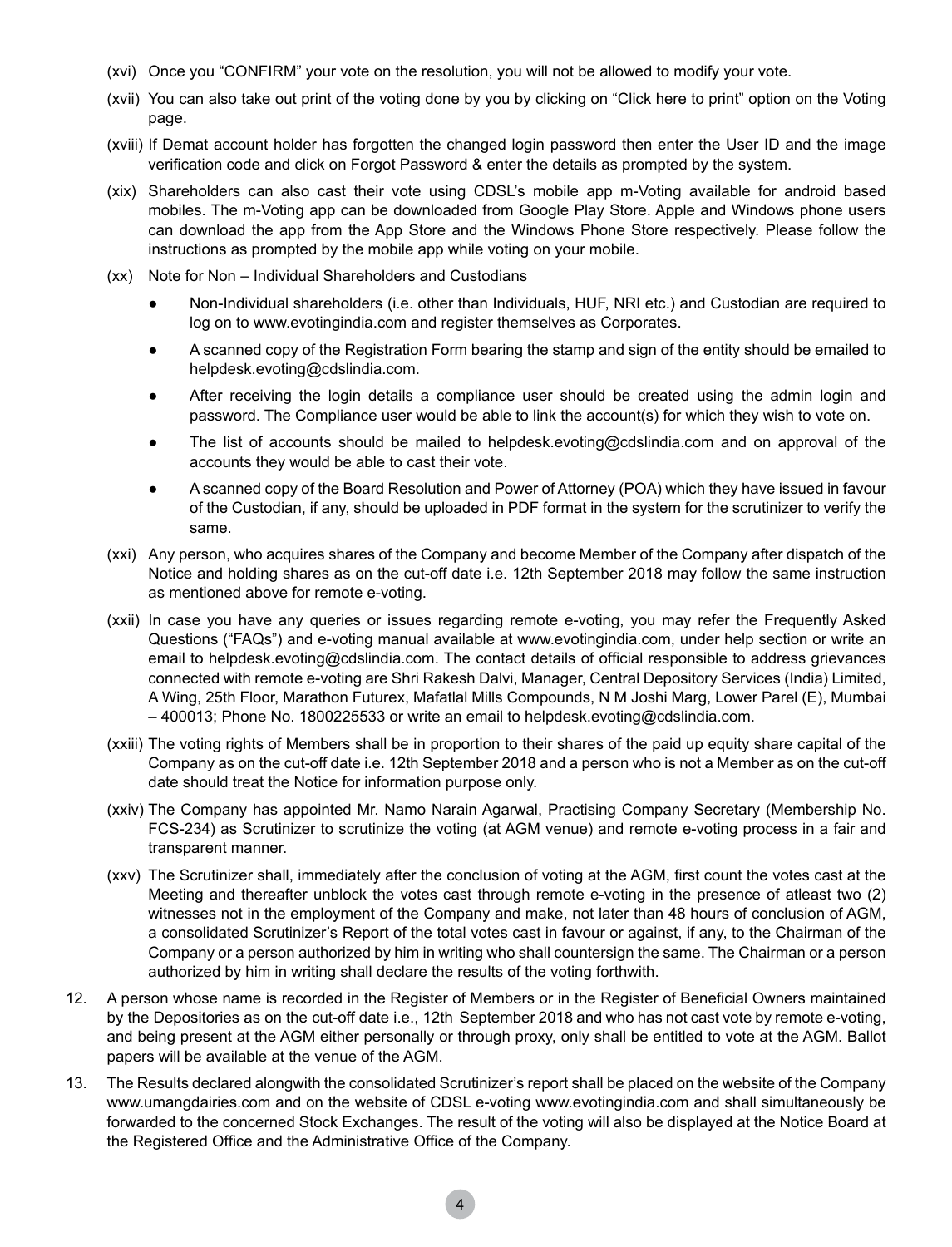# **STATEMENT UNDER SECTION 102 OF THE COMPANIES ACT, 2013**

## **Item No. 5**

- 1. The Board at its meeting held on 3rd May 2018, as recommended by the Audit Committee, has appointed M/s Sanjay Kumar Garg & Associates, Cost Accountants, as Cost Auditors to conduct the audit of the cost records of the Company for the Financial Year 2018-19 commencing 1st April 2018 at a remuneration of Rs. 42,000/- excluding G.S.T. as applicable and reimbursement of travelling and other out-of-pocket expenses actually incurred by the said Auditors in connection with the cost audit.
- 2. In accordance with the provisions of Section 148 of the Companies Act, 2013 read with the Companies (Audit and Auditors) Rules, 2014, the remuneration as mentioned above, payable to the Cost Auditors has to be ratified by the Members of the Company.
- 3. The resolution is accordingly recommended for approval of the Members.
- 4. None of the Directors or Key Managerial Personnel of the Company and/or their relatives is concerned or interested, financially or otherwise, in the aforesaid resolution.

## **Item No. 6**

- 1. Smt. Sharda Devi Singhania has been a Director of the Company since 27th March 2015, liable to retire by rotation.
- 2. Pursuant to Regulation 17(1A) of Securities and Exchange Board of India (Listing Obligations and Disclosure Requirements) (Amendment) Regulations, 2018 (Applicable w.e.f. 1st April 2019), the Company is required to take approval of the Members by means of a Special Resolution for continuation of Directorship of Smt. Sharda Devi Singhania, who is aged 75 years, by giving justification thereof. The resolution is accordingly recommended for approval of the Members by means of a Special Resolution.
- 3. Smt. Sharda Singhania is currently working in managerial capacity with M/s Param Shubham Vanijya Ltd. for more than 25 years. She is actively involved in the field of Education and was instrumental in establishing the well-known Lakshmipat Singhania Academy (LSA) in Kolkata, West Bengal. She continues to be the driving force of this institution and functions as the President of its Executive Committee. She also established Lakshmipat Singhania Academy in Bissau, Rajasthan and overseas the operations of the Academy as the Vice Chairperson of its Managing Committee.

Smt. Singhania has been the Past-President of 'Ladies Study Group' which is the prestigious ladies wing of the wellknown Indian Chamber of Commerce, Kolkata. She is actively involved in various social, philanthropic and CSR activities undertaken by the various Companies of the J.K. Organisation and has widely travelled overseas

- 4. Keeping in view vast knowledge and experience of Smt. Sharda Devi Singhania, it will be in the interest of the Company to continue her directorship. Accordingly, Board recommends his continuation as a Director of the Company in the category of Non-Executive Director.
- 5. Except Smt. Sharda Devi Singhania and her relatives to the extent of their shareholding, if any, in the Company, none of the other Directors or Key Managerial Personnel of the Company and/or their relatives is concerned or interested, financially or otherwise, in the aforesaid Resolution.
- 6. Relevant documents would be available for inspection by the Members at the Registered Office/Administrative Office of the Company on any working day between 2.00 P.M. to 4.00 P.M. upto and including the date of AGM and also at the venue of the meeting.

## **Item No. 7**

- 1. Shri R.C. Periwal has been a Non Executive Independent Director of the Company since 22nd September 2014.
- 2. Pursuant to Regulation 17(1A) of Securities and Exchange Board of India (Listing Obligations and Disclosure Requirements) (Amendment) Regulations, 2018 (Applicable w.e.f. 1st April 2019), the Company is required to take approval of the Members by means of a Special Resolution for continuation of Directorship of Shri R.C. Periwal, who is aged 85 years, by giving justification thereof. The resolution is accordingly recommended for approval of the Members by means of a Special Resolution.
- 3. Shri R. C. Periwal is Post Graduate in Commerce and has multi-company experience of over 52 years in administration with specialization in consumer marketing.
- 4. Keeping in view vast knowledge and experience of Shri R.C. Periwal, it will be in the interest of the Company to continue his directorship. Accordingly, Board recommends his continuation as a Director of the Company in the category of Non-Executive Independent Director upto the conclusion of the Annual General Meeting of the Company to be held in the year 2019.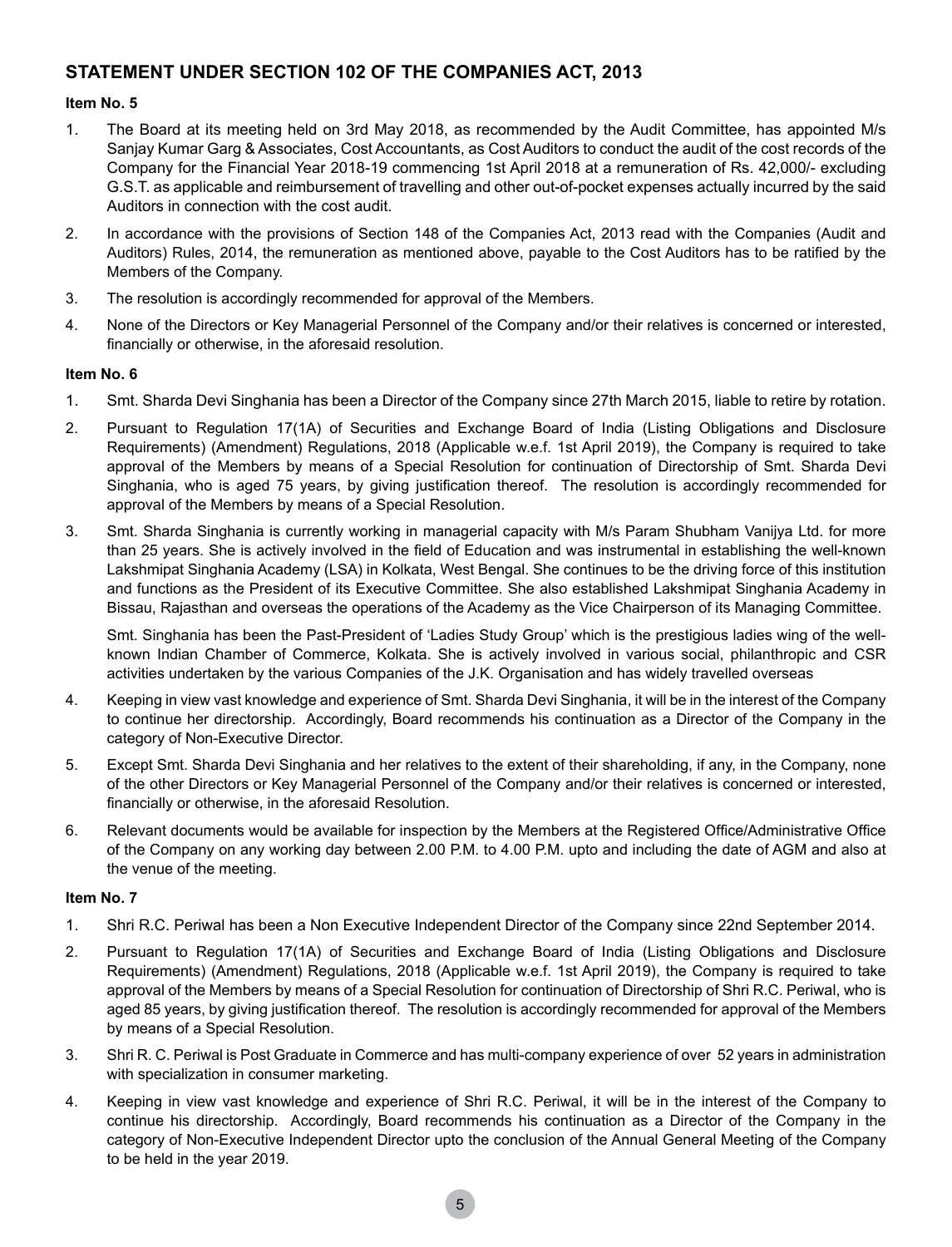- 5. Except Shri R.C. Periwal and his relatives to the extent of their shareholding, if any, in the Company, none of the other Directors or Key Managerial Personnel of the Company and/or their relatives is concerned or interested, financially or otherwise, in the aforesaid Resolution.
- 6. Relevant documents would be available for inspection by the Members at the Registered Office/Administrative Office of the Company on any working day between 2.00 P.M. to 4.00 P.M. upto and including the date of AGM and also at the venue of the meeting.

#### **REGISTERED OFFICE:**

Gajraula Hasanpur Road Gajraula - 244235 Dist. Amroha, (U.P.)

By Order of the Board

Pankaj Kamra Company Secretary

Date: 9<sup>th</sup> August 2018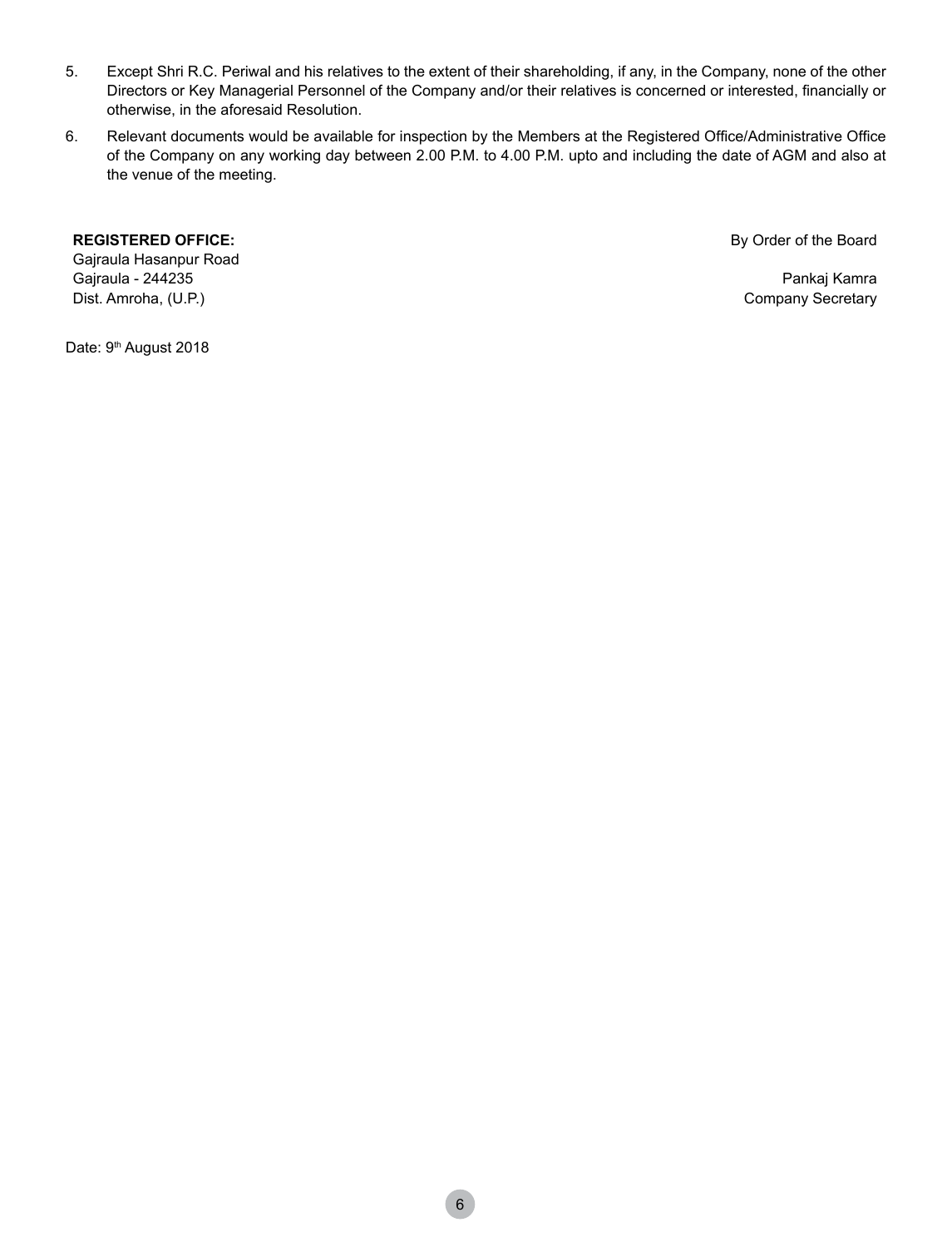# **FOR ATTENTION OF THE MEMBERS**

- 1. Members/Proxies should bring the Admission Slip sent herewith duly filled in for attending the Meeting.
- 2. For prompt attention, requests for transfer of Equity Shares and related correspondence should be addressed to the Company's Registrar and Share Transfer Agents (RTA): **MAS SERVICES LIMITED**, T-34, Second Floor, Okhla Industrial Area, Phase-II, New Delhi- 110 020. The shareholders may approach their Depository Participant for getting their shares dematerialised and in respect of shares already held in dematerialised mode for registration of change in their addresses, bank mandates, nominations, etc.
- 3. Please Check the address including the Pin Code in the address slip pasted on the envelope and advise correction, if any, therein. Also please do indicate the Pin Code Number of your delivery post office while notifying change in your address to RTA where shares are held in physical form.
- 4. SEBI has mandated that securities of listed companies can be transferred only in dematerialised form from December 2018 onwards. In view of the above and to avail various benefits of dematerialisation, members are advised to dematerialise shares held by them in physical form. Dematerialisation facility is available both on NSDL and CDSL. Company's ISIN No. is INE864B01027.
- 5. Members having multiple folios are requested to write to the RTA for consolidation of the Folios.
- 6. Dividend Warrants:

As per SEBI (Listing Obligations and Disclosure Requirements) Regulations, 2015, it is mandatory for the company to print the bank account details of the investors in dividend payment instrument. Accordingly, the Members are requested to register/update their correct bank account details with the Company/RTA/ Depository Participant, as the case may be.

7. Unclaimed Dividends / Dividend Warrants : Members who have not claimed their dividend for the Financial Years 2012-13, 2013-14, 2014-15 and 2015-16 may send their unclaimed dividend warrants to the Company Secretary for revalidation at Gulab Bhawan (Rear Block), 3rd Floor, 6A, Bahadur Shah Zafar Marg, New Delhi- 110 002.

Members are requested to furnish to the Company their Bank particulars to enable the Company to directly credit the dividend amount in their Bank Account through Electronic Clearing Services.

- 8. As mandated by SEBI, Members holding shares in physical form are required to submit their Permanent Account Number (PAN) and Bank details to the RTA/Company, if not registered with the Company
- 9. Nomination: Pursuant to Section 72 of the Companies Act, 2013, individual Members holding Equity Shares of the Company either singly or jointly may nominate an individual to whom all the rights in the Shares in the Company shall vest in the event of death of the sole/all joint Members. Member holding shares in physical form, may send their nomination in the prescribed Form SH-13, duly filled in, to the Company Secretary at Gulab Bhawan (Rear Block), 3rd Floor, 6A, Bahadur Shah Zafar Marg, New Delhi- 110 002. Members holding shares in dematerialised form are requested to contact their Depository Participant for recording their nomination.
- 10. Members are requested to quote their Folio No./DP ID- Client ID and details of shares held in physical/demat mode, e-mail ids and Telephone No. for prompt reply to their communications.
- 11. This Notice also contains a route map of the venue of AGM.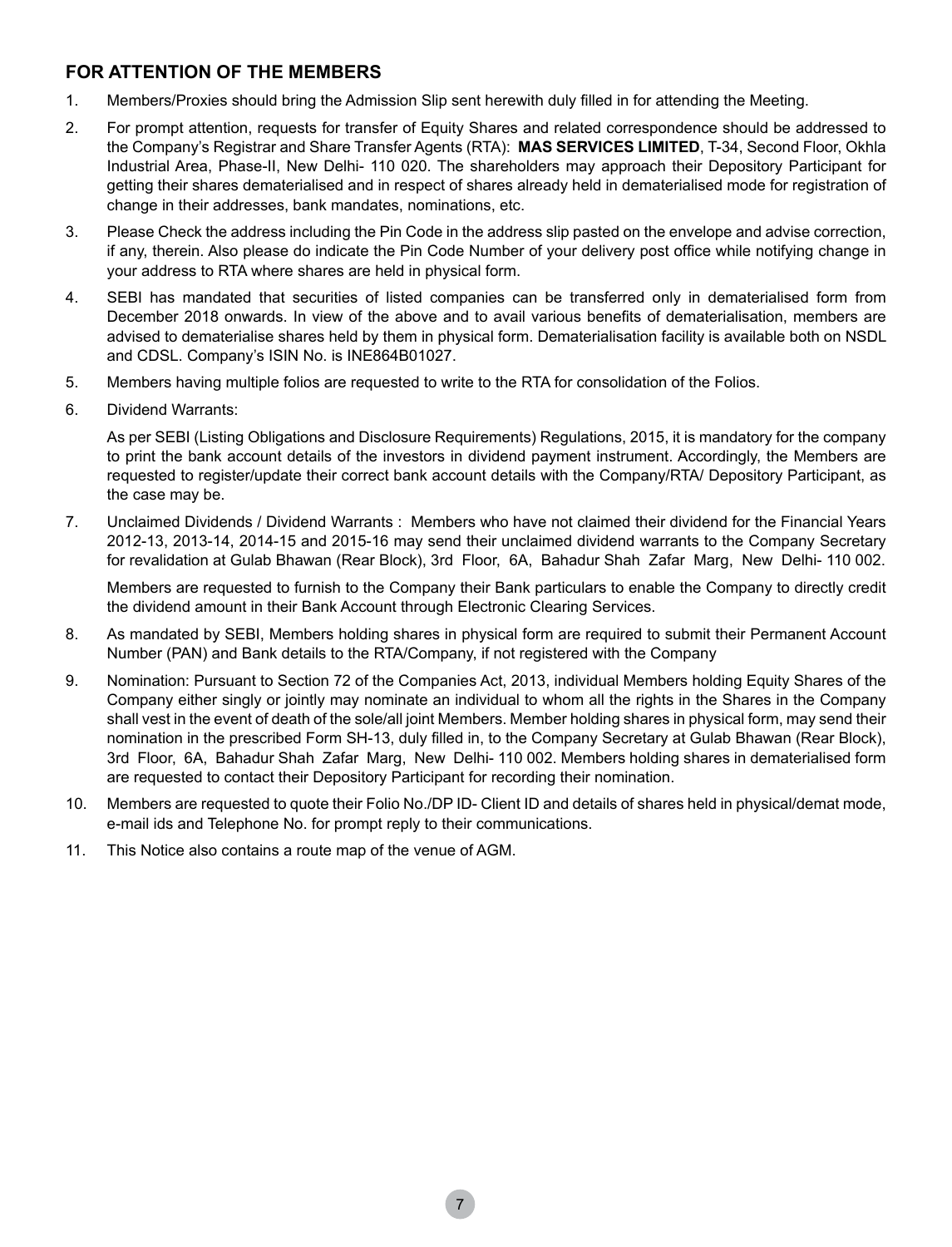

# **Route Map to the venue of the 25th Annual General Meeting**

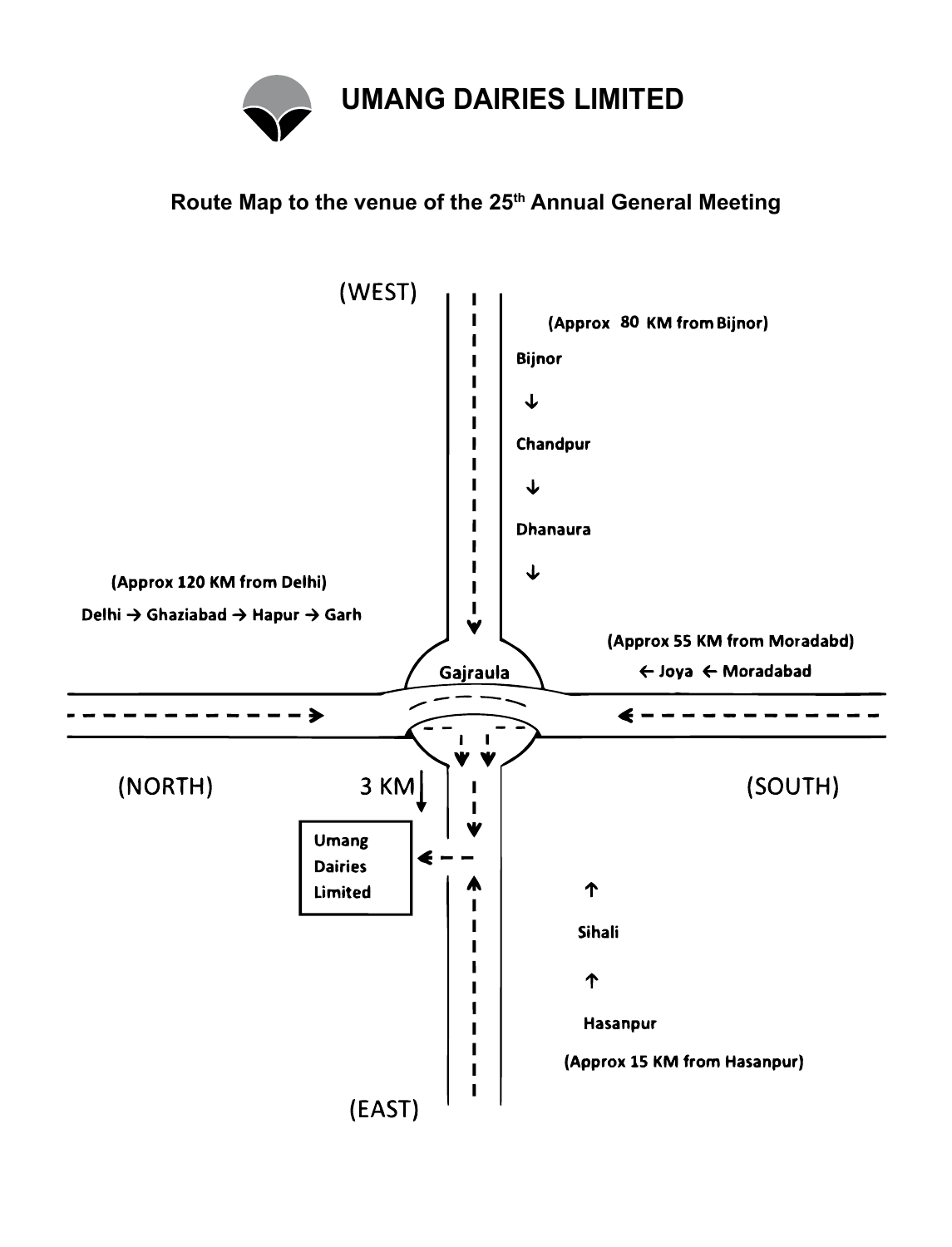

X

X

 $\chi$ 

X

# **UMANG DAIRIES LIMITED**

**CIN**: L15111UP1992PLC014942, **Website**: www.umangdairies.com **Registered Office** : Gajraula- Hasanpur Road, Gajraula – 244 235, Dist. Amroha (U.P.) **Admin. Office**: Gulab Bhawan (Rear Block), 3rd Floor, 6A, Bahadur Shah Zafar Marg, New Delhi -110 002 **Phone:** 011-30179776, **Email ID**: sharesumang@jkmail.com

# **ADMISSION SLIP**

| Folio No. / DP ID / Client ID # |  |
|---------------------------------|--|
| No. of Equity Shares held       |  |

I hereby record my presence at the 25th Annual General Meeting of the Company being held at Gajraula-Hasanpur Road, Gajraula - 244 235, Dist. Amroha (U.P.) on **Wednesday,** the **19th September 2018** at **11.30 A.M**

| Name of the Member (in block letters)                                  |  |
|------------------------------------------------------------------------|--|
| Name of Proxy Holder /Authorised<br>Representative* (in block letters) |  |

*\*Strike out whichever is not applicable*

*#Applicable for shareholders holding shares in dematerialised form.*

Signature of the Member/Proxy/Authorised Representative\*

## **Notes:**

- 1. A Member/Proxy/Authorised representative wishing to attend the meeting must complete this Admission Slip before coming to Meeting and hand it over at the entrance.
- 2. If you intend to appoint a proxy, please complete, stamp, sign and deposit the Proxy Form given below at the Company's Registered Office at least 48 hours before the time fixed for the Meeting.